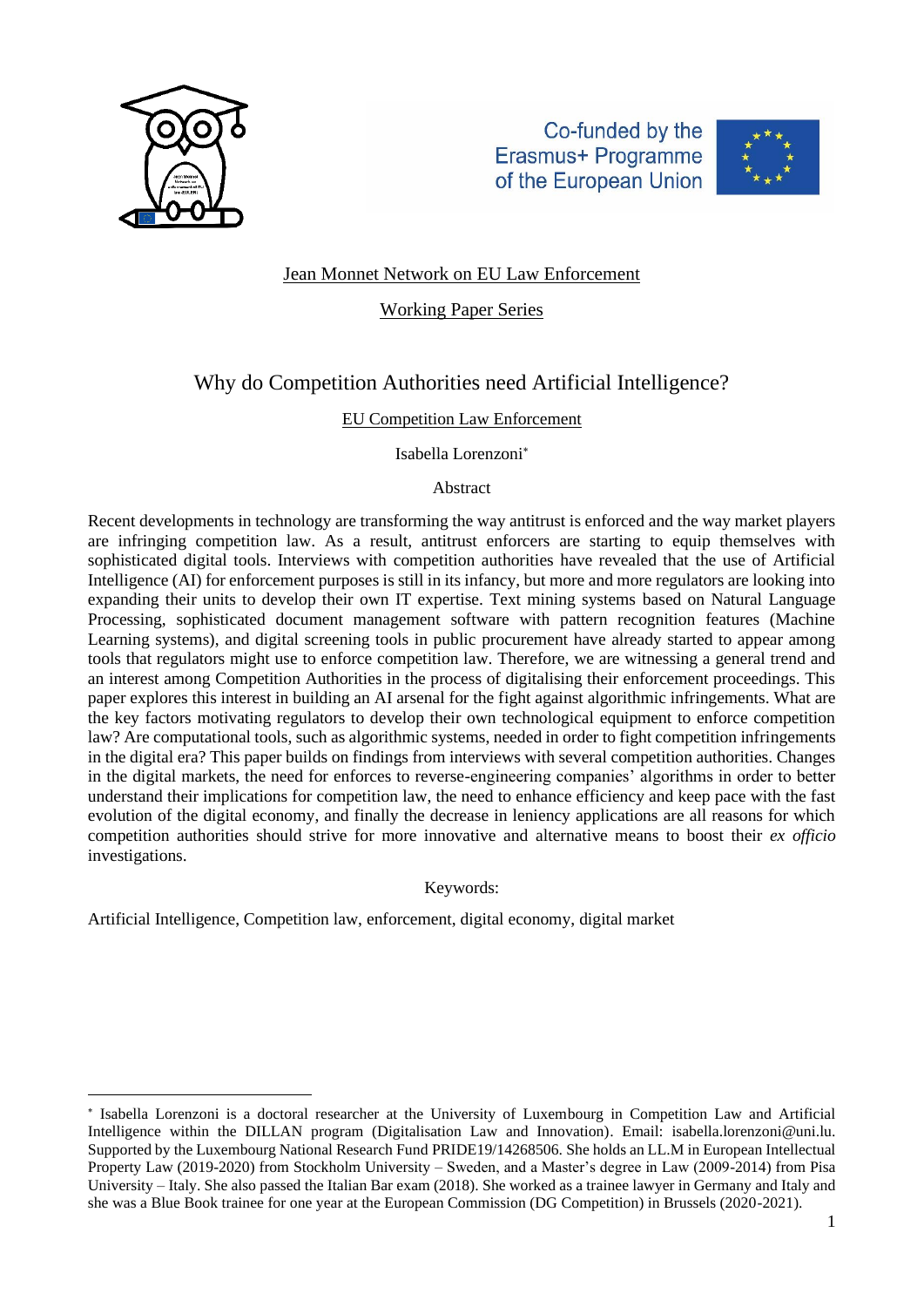### **I. Introduction**

Competition law is not immune to the so-called "fourth industrial revolution" (or AI revolution),<sup>1</sup> as developments in technology are transforming the way antitrust is enforced and the way market players are infringing competition law. In fact, antitrust is not a static domain but it changes within the evolution of society and its economy.<sup>2</sup> An economy which is nowadays a "digital economy" because of the relevance that Big Data, AI and technologies in general are playing in our daily lives.<sup>3</sup>

Competition law needs to be adapted and shaped according to the changes in economic dynamics<sup>4</sup> as "the digitalization of markets requires the adaptation of some rules and mechanisms".<sup>5</sup> An example of how digitalization affects competition can be seen in the recent debate about the standard that should be used to enforce antitrust. In the U.S., the dominant Chicago School advocates for "consumer welfare" as the standard for enforcing competition rules. It focuses on "consumer surplus," understood as the benefits gained from consumption of goods and services.<sup>6</sup> However, this standard has been lately criticised for being anachronistic, as it does not represent the dynamics and evolution of the modern digital market. Some courts have used the "consumer welfare" standard to assess an infringement of competition law only when there is "an increase in price or reduction in quality",<sup>7</sup> which does not necessarily mirror the reality of the digital market, in which goods and services are often provided to consumers free of charges.<sup>8</sup> An emerging current called the "new Brandeis School"<sup>9</sup> advocates for a different standard which does not focus only on the outcomes (low prices and efficiency) but also on other aspects.<sup>10</sup> In the digital economy, where the "zero-prices" policy applies to consumers, it is difficult to measure their "surplus" in terms of monetary transaction.<sup>11</sup> If it is true that consumers do not disburse money for certain online items,<sup>12</sup> they nevertheless "pay" with their attention and data.<sup>13</sup> Hence, only focusing on the increase in price does not give justice to the real dynamics of our digital economy, where data, innovation and quality should be the new consumers surplus.<sup>14</sup> At the European Union (EU) level, consumer welfare is not the only paradigm used to enforce competition law, but European Competition Authorities (CAs) use it in a broader way, to also include innovation, quality and choice and not only price.<sup>15</sup>

 $15$  Akman (n 3) 7.

<sup>&</sup>lt;sup>1</sup> Garikai Chimuka, 'Impact of Artificial Intelligence on Patent Law. Towards a New Analytical Framework – [the Multi-Level Model]' (2019) 59 World Patent Information 101926.

<sup>&</sup>lt;sup>2</sup> Schrepel Thibault is referring for example to "Antitrust 3.0" which "appeared in the early 2010s when antitrust agencies have shifted their focus on the issues related to the digital economy." Thibault Schrepel, 'Computational Antitrust: An Introduction and Research Agenda' (2021) 1 Stanford Journal of Computational Antitrust, 1 2.

<sup>&</sup>lt;sup>3</sup> Digital revolution affects economy [<https://ec.europa.eu/jrc/en/research-topic/digital-economy>](https://ec.europa.eu/jrc/en/research-topic/digital-economy) accessed 7 March 2022. See also Pınar Akman, 'Competition Policy in a Globalized, Digitalized Economy' (World Economic Forum White paper 2019), according to which a "truly 'digital economy' is one in which businesses from across the industrial spectrum invest in digital capabilities and make the most productive use of them. As digitalization continues to transform the economy, and the line between offline and online businesses further blurs […]" 5.

<sup>4</sup> Michael L. Katz and A. Douglas Melamed, 'Competition law as common law: American express and the evolution of antitrust' (2020) 168 University of Pennsylvania Law Review 2061 citing Leegin Creative Leather Prods., Inc. v. PSKS, Inc., 551 U.S. 877, 899 (2007) "As the Supreme Court explained in *Leegin*, "[j]ust as the common law adapts to modern understanding and greater experience, so too does the Sherman Act's prohibition on 'restraint[s] of trade' evolve to meet the dynamics of present economic conditions." 2064.

<sup>5</sup> Thibault Schrepel, 'Antitrust Without Romance' (2020) New York University Journal of Law & Liberty 326.

<sup>6</sup> Marshall Steinbaum and Maurice E. Stucke, 'The Effective Competition Standard A New Standard for Antitrust' (2018) Roosevelt Institute, 15.

<sup>&</sup>lt;sup>7</sup> "A 'prototypical example of antitrust injury' is that consumers 'had to pay higher prices (or experienced a reduction in the quality of service) as a result of a defendant's anticompetitive conduct.'" *Mathias v. Daily News*, L.P., 152 F. Supp. 2d 465, 478 (S.D.N.Y. 2001) in Steinbaum and Stucke (n 6) 16.

<sup>8</sup> Akman (n 3).

<sup>9</sup> [<https://www.pbwt.com/antitrust-update-blog/a-brief-overview-of-the-new-brandeis-school-of-antitrust-law>](https://www.pbwt.com/antitrust-update-blog/a-brief-overview-of-the-new-brandeis-school-of-antitrust-law) accessed 28 March 2022.

 $10$  Akman (n 3) 7.

 $11$  Akman (n 3).

<sup>&</sup>lt;sup>12</sup> For instance, consumers do not pay to use WhatsApp or other applications. Steinbaum and Stucke (n 6).

 $13$  Akman (n 3).

<sup>&</sup>lt;sup>14</sup> "[...] to provide courts and agencies greater guidance, we first propose the following effective competition standard: Agencies and courts shall use the preservation of competitive market structures that protect individuals, purchasers, consumers, and producers; preserve opportunities for competitors; promote individual autonomy and well-being; and disperse private power as the principal objective of the federal antitrust laws" Steinbaum and Stucke (n 6) 29.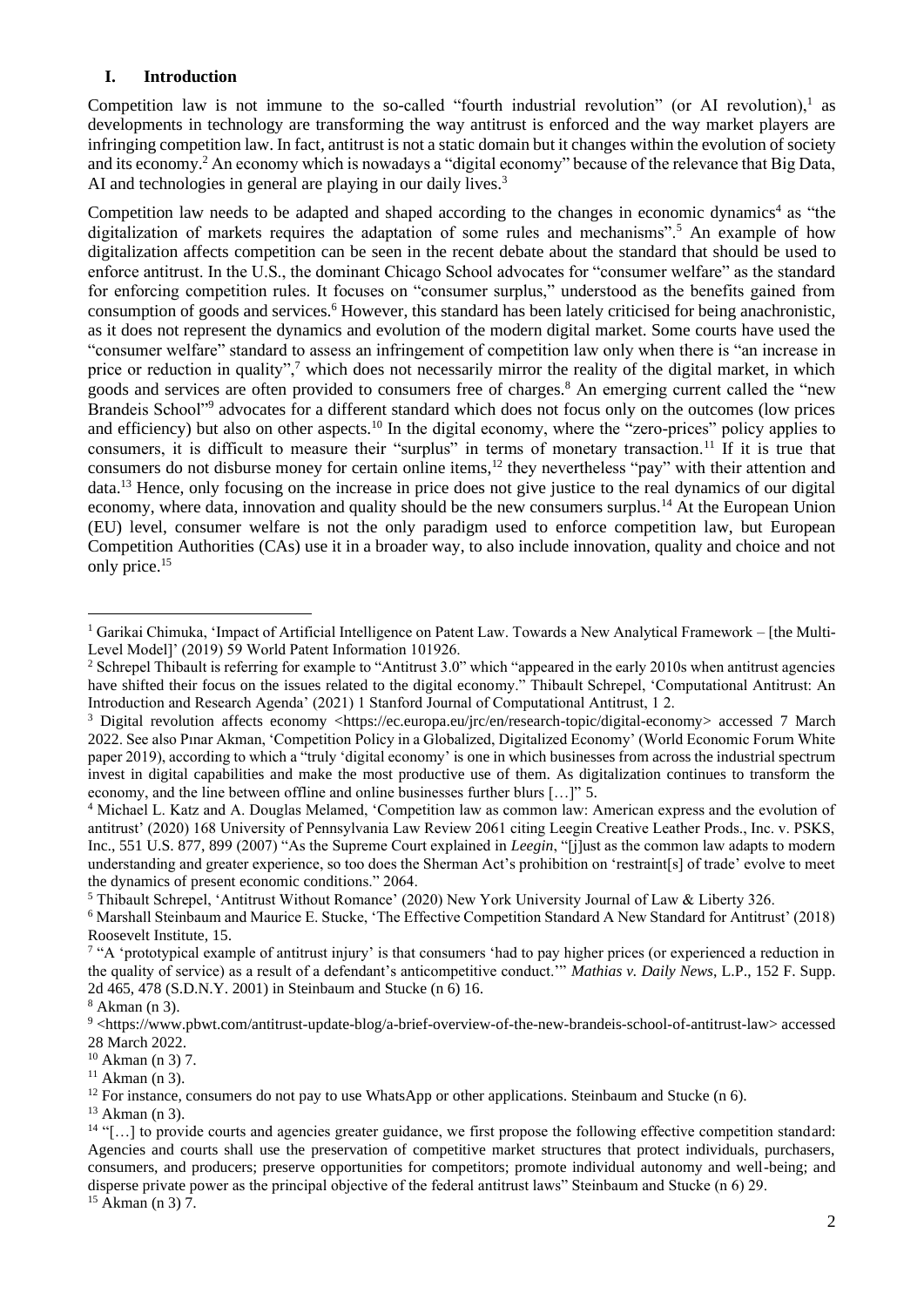In order to face the challenges of the digital economy, antitrust enforcers are starting to equip themselves with sophisticated digital tools. Interviews with CAs have revealed that the use of AI for enforcement purposes is still in its infancy, but more and more regulators are looking into expanding their units to develop their own IT expertise. This paper analyses the key factors motivating regulators to develop their own technological equipment to enforce competition law, and whether they are needed in order to fight competition infringements in the digital era. This paper is divided as follows: Section II analyses recent projects of CAs that involve the use of AI and other sophisticated tools, and which is the way forward. Section III analyses the key factors for developing AI enforcement tools. In particular, enhancing efficiency to keep up with evolving technologies, understanding the structure of the digital market and of companies' algorithms, as well as the decrease of leniency applications are among the reasons why CAs should develop their own digital tools for enforcement purpose. Section IV concludes with some final remarks.

### **II. Chapter 1 A glance inside competition authorities and their AI projects**

CAs are starting to look into developing their own in-house digital investigation tools. Some have already developed digital units with AI systems applied to real cases. Others have started to hire IT experts to bring digital knowledge into the agency and help case handlers to understand how competition law enforcement can benefit from digitalisation. Other CAs have projects that they hope to extend to real cases in the near future.

The Italian CA (*Autorità Garante della Concorrenza e del Mercato*) has put in place a pilot project based on data analysis, AI and machine learning (ML) techniques (e.g. classification, clustering and reinforcement learning) to investigate online platforms, such as Amazon, and their ranking algorithms, to detect potential competition issues, such as price discrimination and collusion. The software used is able to investigate the parameters on which Amazon's algorithm decides the winner of the "Buy Box". A web-scraping method was used on a daily basis for a month to collect data of some products in order to create a database. Subsequently, a supervised ML algorithm, "Random Forest", was implemented and the classification model allowed to identify some of the parameters used by Amazon's algorithm to decide the winner of the Buy Box.<sup>16</sup>

The Greek CA (Hellenic Competition Commission) has set a Forensic Investigation Detection Unit which has developed its own data collection platform (Data Analytics & Economic Intelligence Platform) that gathers publicly available data from different sources (retail, fuel, vegetables and fruits prices and public procurement data).<sup>17</sup> An algorithmic screening tool with linear regression is also used to compare prices between products on a daily basis, observe important changes, and monitor whether prices of a same product of different firms rise simultaneously over a time series. Both, the screening tool and the platform are mainly used for cartel detection and help the HCC to have a first screening of the market and identify suspicious industries which will be prioritised for beginning an *ex officio* investigation.<sup>18</sup>

In 2018, the Spanish CA has created an Economic Intelligent Unit which is in charge to strengthen *ex officio* investigations and detect anticompetitive behaviours, by developing new tools based on data mining, quantitative techniques, forensic analysis that help to identify collusive patterns in the data.<sup>19</sup> "[M]ore complex statistical and econometric techniques, network analysis and machine learning methods, both supervised and unsupervised, are beginning to be applied".<sup>20</sup> In particular, due to the possibility of accessing large amount of data, "automated detection tools"<sup>21</sup> are particular prominent in bid rigging cartel in public procurement.<sup>22</sup> The

<sup>16</sup> Antonio Buttà, Andrea Pezzoli, Manuel Razza and Emanuel Weitschek, 'Inferire il funzionamento degli algoritmi nelle piattaforme di e-commerce con il machine learning – aspetti di tutela della concorrenza e del consumatore' (Ital-IA 2022 – Workshop AI per la Pubblica Amministrazione, February 2022).

<sup>17</sup> Ioannis Lianos, 'Computational Competition Law and Economics: Issues, Prospects - An Inception Report' (2021) Hellenic Competition Commission.

<sup>18</sup> Ibid.

<sup>19</sup> <https://www.cnmc.es/en/ambitos-de-actuacion/competencia/unidad-de-inteligencia-economica> accessed 27 March 2022.

<sup>&</sup>lt;sup>20</sup> Lynn Robertson, 'Latin American and Caribbean Competition Forum – Session I: Digital Evidence Gathering in Cartel Investigations − Contribution from Spain' (OECD 28−29 September 2020).

<sup>21</sup> Competition Policy International 'CPI Talks…with Cani Fernández' (*CPI* 27 September 2020) [<https://www.competitionpolicyinternational.com/cpi-talks-with-cani-fernandez/>](https://www.competitionpolicyinternational.com/cpi-talks-with-cani-fernandez/) accessed 27 March 2022.

<sup>22</sup> Kyriakos Fountoukakos, 'Interview with María Luisa Tierno Centella (CNMC) by Kyriakos Fountoukakos (Herbert Smith Freehills)' (3<sup>rd</sup> Cartels Workshop: An advanced seminar on substantive and procedural EU developments Workshop I - Substantive Issues, Wednesday 19 January 2022 – Concurrences).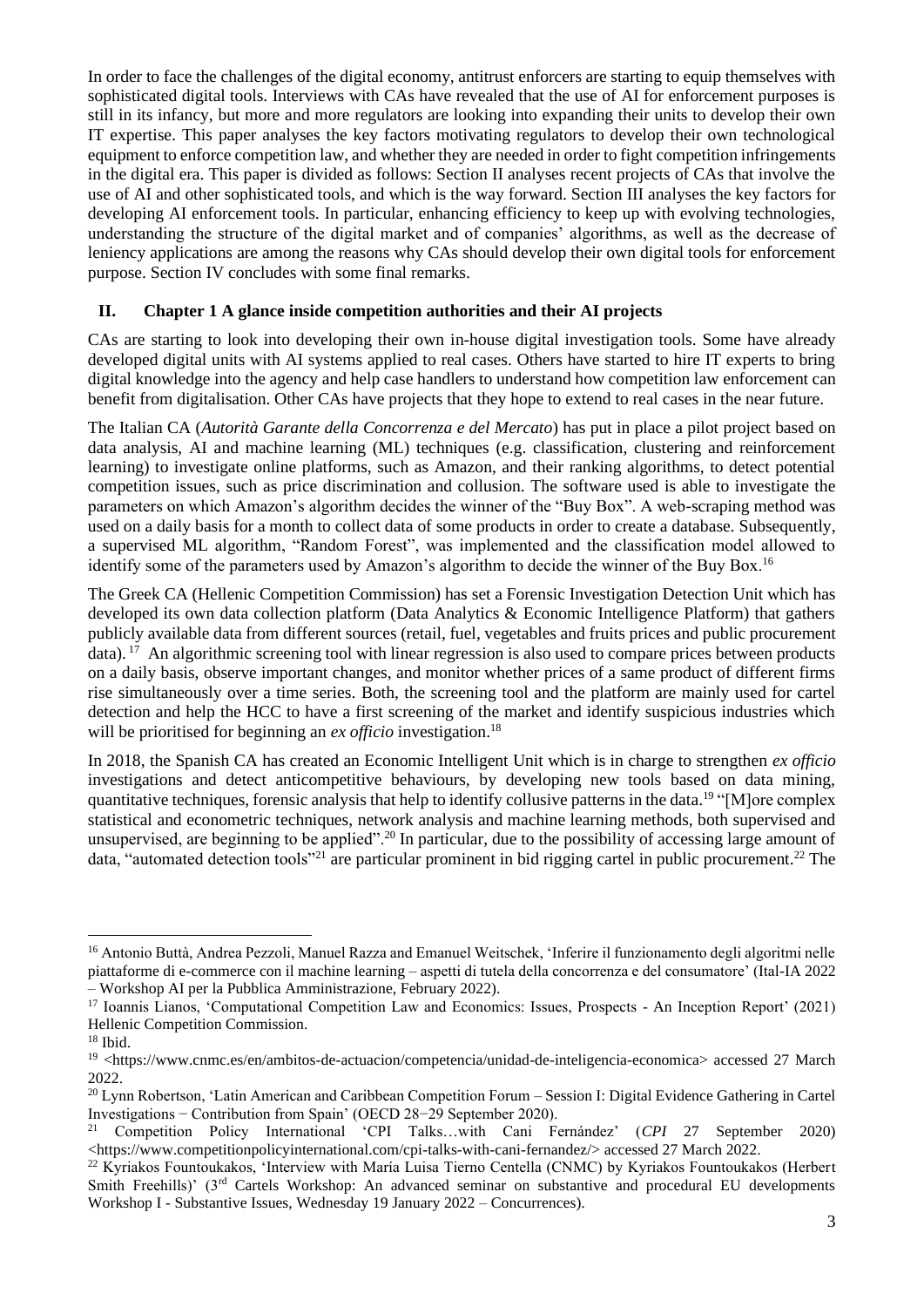Unit is also in charge of providing investigative tools to face new challenges of the digital reality, for the analysis and detection of behaviours such as algorithmic collusion.<sup>23</sup>

Finally, the UK Competition and Markets Authority (CMA) has built since 2018 what is now a fully developed Data, Technology and Analytics (DaTA) Unit with a team of around 50 people among data scientists, lawyers and economists.<sup>24</sup> The unit works with data engineering, ML and AI solutions in consumer, merger and antitrust cases to detect clusters of suspicious reviews through network analysis, or natural language processing to review internal documents received from companies. Moreover, this unit helps the CMA to understand how companies' algorithms work and for which purpose they use AI and ML, and how they use the data they collect, in order to infer whether or not the authority should intervene and if any breach of competition or consumer law can be envisaged.<sup>25</sup>

From the interviews conducted, it has emerged that the aim of most CAs is to expand their digital enforcement tools, but this process in many cases would take time. Among the problems that have been flagged, not having enough data is by far the most challenging one, as it makes AI impossible to use. Also, some CAs do not have enough resources to dedicate to develop in-house AI systems, or not enough cases that would require the use of AI.

### **III. Chapter 2 Key factors for developing AI enforcement tools**

As seen in the previous section, we can grasp a general trend and an interest among CAs to invest in digital technologies and participate in the debate about enforcing competition law in the digital era. Even smaller agencies that have not (yet) developed any digital tools are still participating in working groups within the European Competition Network to learn from the most technological CAs and exchange best practices.<sup>26</sup> From the interviews so far conducted, it clearly emerges that most of the CAs aim at expanding their own technological capability in the near future. But why there is this "AI race" among CAs? Which are the factors motivating enforcers to invest in AI? The following section is dedicated to highlight some reasons why enforcers are and *should* explore and take advantage of the new opportunities provided by AI for enforcing competition law.

### **2.1 Enhancing efficiency**

One obvious reason that may incentivise CAs in investing in digital tools is to enhance efficiency, in terms of accuracy of a case analysis and in terms of time. Enforcers are often criticised for their time-consuming investigations,<sup>27</sup> which does not go hand in hand with the fast pace at which the digital market moves. In fact, once a CA has reached a decision and before a remedy is ordered, it may be needed to re-examine the market and the case, to see if the economic dynamics of the digital market have already changed.<sup>28</sup>

Given the increasing computational power, the speed in analysing vast amounts of data, AI systems are well suited to replace and even be better at some administrative tasks.<sup>29</sup> AI can enhance efficiency and it is for this

<sup>23</sup> [<https://www.cnmc.es/en/ambitos-de-actuacion/competencia/unidad-de-inteligencia-economica>](https://www.cnmc.es/en/ambitos-de-actuacion/competencia/unidad-de-inteligencia-economica) accessed 27 March 2022.

<sup>&</sup>lt;sup>24</sup> Helena Quinn, Kate Brand and Stephan Hunt, 'Algorithms: helping competition authorities be cognisant of the harms, build their capabilities and act' (2021) 3 Artificial Intelligence and Competition Law – Concurrences 5.

Ibid; [<https://competitionandmarkets.blog.gov.uk/2018/10/24/cmas-new-data-unit-exciting-opportunities-for-data](https://competitionandmarkets.blog.gov.uk/2018/10/24/cmas-new-data-unit-exciting-opportunities-for-data-scientists/)[scientists/>](https://competitionandmarkets.blog.gov.uk/2018/10/24/cmas-new-data-unit-exciting-opportunities-for-data-scientists/) accessed 10 March 2022. Competition & Markets Authority, 'Algorithms: How they can reduce competition and harm consumers' (2021) 50-51.

<sup>&</sup>lt;sup>26</sup> See for instance the "Working group on Digital Investigations and Artificial Intelligence" in Conseil de la Concurrence of Luxembourg, 'Annual report 2020' (2020) 19.

<sup>27</sup> Javier Espinoza, 'EU Struggles to Build Antitrust Case against Amazon' *Financial Times* (2021) [<https://www.ft.com/content/d5bb5ebb-87ef-4968-8ff5-76b3a215eefc>](https://www.ft.com/content/d5bb5ebb-87ef-4968-8ff5-76b3a215eefc) accessed 28 March 2022.

<sup>&</sup>lt;sup>28</sup> D. Daniel Sokol and Jingyuan Ma, 'Understanding Online Markets and Antitrust Analysis' (2017) 15 Northwestern Journal of Technology and Intellectual Property 43, 52.

<sup>&</sup>lt;sup>29</sup> Vivienne Brand, 'Corporate Whistleblowing, Smart Regulation and Regtech: The Coming of the Whistlebot?' (2020) 43(3) University of New South Wales Law Journal 1. See also Jennifer Cobbe, 'Administrative Law and the Machines of Government: Judicial Review of Automated Public-Sector Decision-Making' (2019) 39 Legal Studies 636; Herwig C.H. Hofmann, 'An Introduction to Automated Decision-making (ADM) and Cyber-Delegation in the Scope of EU Public Law' (2021) Indigo Working Paper.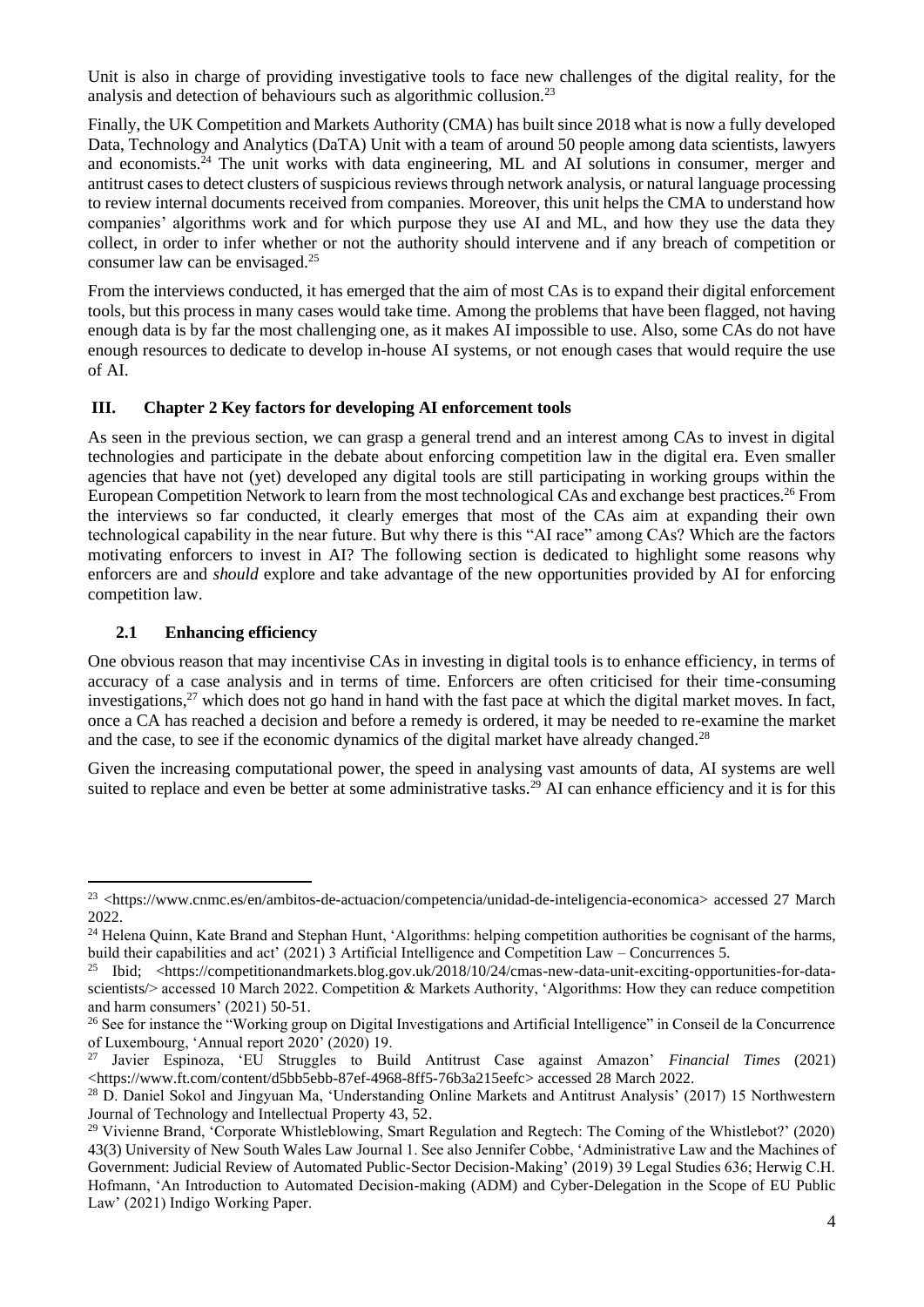reason that governments use it already in many different sectors.<sup>30</sup> Competition law enforcement should not be left behind.

Efficiency can be obtained by implementing tools that can help to faster analyse data and respond to different requests.<sup>31</sup> For instance, interviews with law firms and competition agencies have revealed that sophisticated document management software with pattern recognition features (ML solutions) have been employed to identify documents covered by legal professional privilege, and to handle more efficiently huge amounts of data gathered during dawn raids. Furthermore, the Swedish CA (*Konkurrensverket*) is working on a project that uses AI solutions, such as natural language processing systems, to identify names and anonymise texts and subsequently to identify those covered by secrecy before giving out the documents. These processes would likely help authorities to be more efficient and save time.

# **2.2 Changes in the market structure: the online markets**

Another reason for CAs to acquire digital skills is to better understand the modern "digital ecosystem"<sup>32</sup> and its competition dynamics. Understanding the digital market is a key element to enforce competition law.

Nowadays, one of the most popular digital business models is the "multi-sided platform model".<sup>33</sup> Multi-sided markets are not an exclusivity of the online world, as they can be found in other offline traditional markets.<sup>34</sup> What is different is the way digital platforms operate and how they generate incomes.<sup>35</sup> In a multi-sided market, digital platforms work as an "orchestrator" of at least two groups of customers, each of them at one side of the market and they interact with each other, creating network effects.<sup>36</sup> Several elements that differ from the traditional antitrust analysis should be considered.

Firstly, multi-sided platforms often charge only one group of costumers and offer free services to the other group.<sup>37</sup> "Zero-price" markets mean that platforms generate revenues by attracting advertising services. In order to target ads to consumers' needs, platforms have to know what they like, their habits and their preferences.<sup>38</sup> Here is where data become vital for this business model, as data is in fact what users "pay" for enjoying free services.<sup>39</sup> It has also been suggested to consider data as a currency in order to assign monetary value to free services.<sup>40</sup> Hence, consumers at one side of the platform provide their personal data (collected through their online search history, client email and the like) in exchange of free products, which the platform uses for customers on the other side of the market.<sup>41</sup> AI data analytics is usually employed to extract information from users' data in order to improve services offered and enable advertisers to target ads to consumers.<sup>42</sup> Free-of-charges services should be considered within the dynamics of competition as collecting and analysing data has become "a common strategy in order to compete", with more offline companies breaking into the digital market, "becoming avid collectors and users of data".<sup>43</sup>

Secondly, another important element to consider is whether multi-sided market is interested by multi-homing or single-homing. The former referrers to the choice to easily switch or simultaneously use services of

<sup>39</sup> Ibid.

<sup>30</sup> Cary Coglianese and Alicia Lai, 'Antitrust by Algorithm' (2022) 2 Stanford Journal of Computational Antitrust 1 10- 11; AlgorithmWatch, 'Automating Society: Taking Stock of Automated Decision-Making in the EU' (2019).

<sup>31</sup> Marcela Mattiuzzo and Henrique Felix Machado, 'Algorithmic Governance in Computational Antitrust—a Brief Outline of Alternatives for Policymakers' (2022) 2 Stanford Journal of Computational Antitrust 23, 27; Schrepel (n 2).

<sup>&</sup>lt;sup>32</sup> Viktoria H. S. E. Robertson, 'Antitrust market definition for digital ecosystems' (2021) 2 Competition policy in the digital economy – Concurrences 3.

<sup>33</sup> Akman (n 3) 5. See also [<https://businessmodelanalyst.com/multisided-platform-business-model/>](https://businessmodelanalyst.com/multisided-platform-business-model/) accessed 28 March 2022.

<sup>34</sup> Sebastian Wismer and Arno Rasek, 'Market definition in multi-sided markets' (OECD 21-23 June 2017).

<sup>35</sup> Akman (n 3) 5.

<sup>36</sup> Ibid; Sokol and Ma (n 28); Wismer and Rasek (n 34).

<sup>37</sup> Wismer and Rasek (n 34).

<sup>38</sup> Robertson (n 32).

<sup>40</sup> Wismer and Rasek (n 34) 8.

<sup>&</sup>lt;sup>41</sup> John E. Villafranco et al., 'Competition Implications of Big Data and Artificial Intelligence/Machine Learning' (White Paper 2/2021 'Artificial Intelligence & Machine Learning: Emerging Legal and Self-Regulatory Considerations'<br>American Bar Association Antitrust Law Section Big Data Task Force American Bar Association Antitrust Law Section Big Data Task Force  $\langle$ https://www.americanbar.org/content/dam/aba/administrative/antitrust\_law/comments/feb-21/aba-big-data-task-force[white-paper-part-two-final-215.pdf>](https://www.americanbar.org/content/dam/aba/administrative/antitrust_law/comments/feb-21/aba-big-data-task-force-white-paper-part-two-final-215.pdf) accessed 10 March 2022) 11.

 $42$  Ibid  $11$ .

<sup>43</sup> Ibid 12.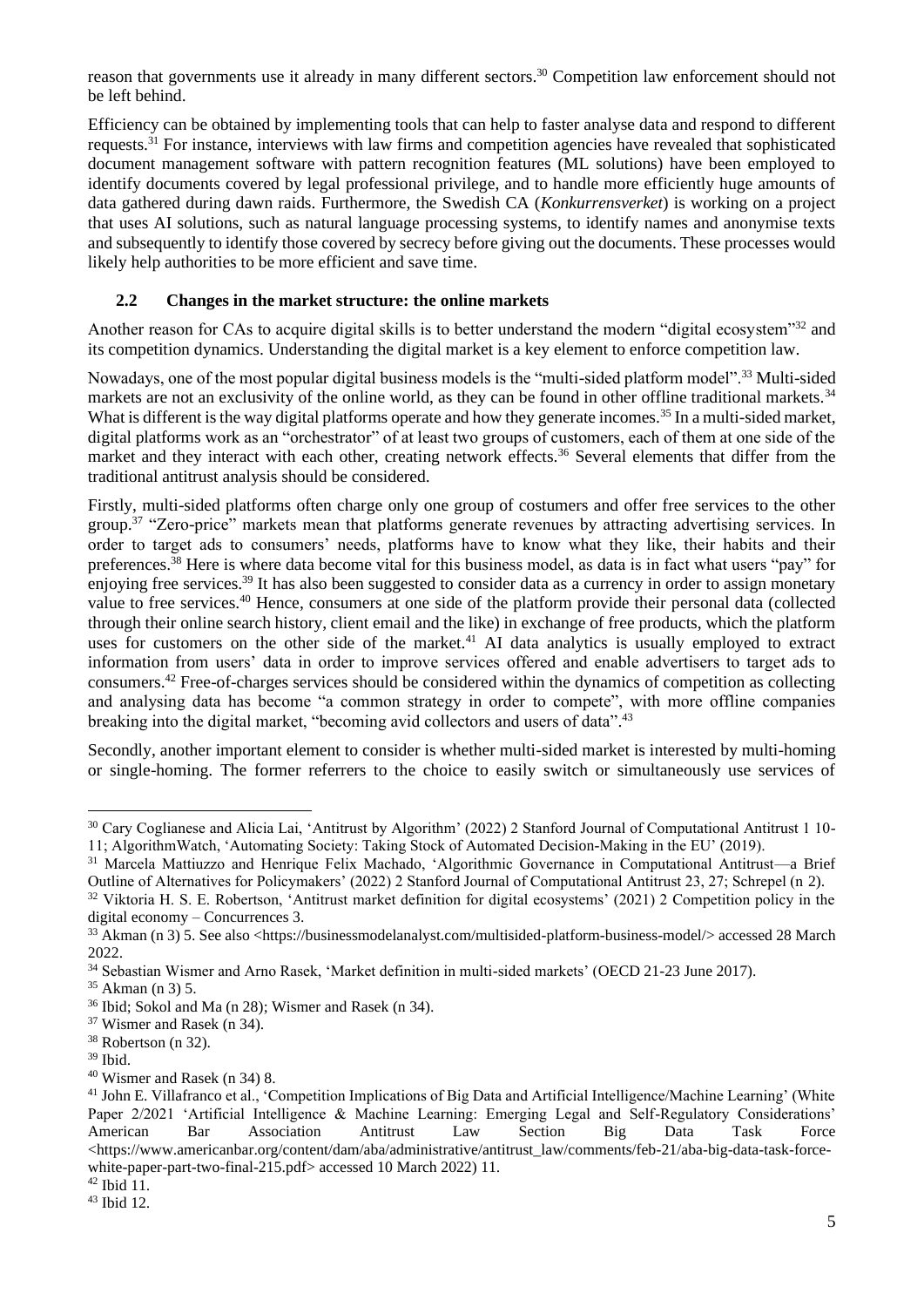competitors' platforms,<sup>44</sup> whilst the latter refers to the fact of staying with only one platform.<sup>45</sup> This is relevant for the dynamics of competition, as customers on one side of the market that "single-home" will not change platforms and competition for those will be higher. On the opposite, when multi-homing, competition will be lower.<sup>46</sup>

Lastly, in multi-sided markets, groups of users interact with each other, and the more one group uses the platform, the more it would create value for the other group.<sup>47</sup> This phenomenon is known as the network effect and online markets can display direct or indirect network effects.<sup>48</sup> Social networks, such as Facebook or Sky are an example of direct network effect, in which more users increase the benefits of the service.<sup>49</sup> On the contrary, indirect network effect is when more users on a platform helps to improve the quality of the service by understanding customers' needs.<sup>50</sup> Interactions between users are important to understand digital markets' structure, as network effects have an impact on prices.<sup>51</sup> "[N]etwork effects transform digital markets into imperfect markets, meaning that the utility one user gives to a good derives not from the good itself, but from the number of other users who are part of the same network".<sup>52</sup>

In this scenario, traditional antitrust analytical tools may fail when applied to digital platform models.<sup>53</sup> For instance, market definition becomes more complex and the traditional SSNIP test may not apply.<sup>54</sup> There is also who suggests to use deep learning systems to identify the "product-market boundaries" and "understand the dynamics of market structure".<sup>55</sup> Given the complexity of multi-sided markets and the challenges to define the relevant market according to traditional competition tools, it is not too far to speculate the use of AI as a tool that can help CAs to define the relevant digital market. In fact, econometric tools are usually applied and encouraged by the Commission for the definition of the relevant market for antitrust analysis.<sup>56</sup> Since experimentations with ML solutions for market screening are ongoing, which will substitute or help the economic analysis traditionally carried out with econometric tools,<sup>57</sup> a parallel conclusion could be drawn for using ML for market definition. It remains to be seen how far CAs are willing to go to develop AI tools and the evidentiary value in case such systems will be implemented.<sup>58</sup>

#### **2.3 The need to reverse-engineering companies' algorithms**

Interviews conducted with some CAs revealed that the main reason why they are starting to develop in-house technologies is to be able to reverse-engineering and understand how companies' algorithms work and make sure that they do not distort competition.<sup>59</sup> Enforcers need to develop new tools to be able to better protect

<sup>52</sup> Virginia Pavel Dobre, 'Old rules for new practices: Tying in the digital era' (2021) 2 Competition policy in the digital economy – Concurrences 35, 39.

<sup>53</sup> Sokol and Ma (n 28) 46.

 $59$  Buttà et al. (n 16).

<sup>44</sup> Akman (n 3) 6.

<sup>45</sup> Wismer and Rasek (n 34) 9.

<sup>46</sup> Ibid 4, 9-11; Villafranco et al. (n 41) 22-23.

<sup>47</sup> Sokol and Ma (n 28) 51.

<sup>48</sup> Ibid.

<sup>49</sup> A social network works better when more people use it. Ibid 51; Akman (n 3) 6; Villafranco et al. (n 41) 15-16.

 $50$  Sokol and Ma (n 28); Villafranco et al. (n 41) 16.

 $51$  Akman (n 3) 6.

<sup>54</sup> "The original SSNIP test does not account for interdependencies between distinct customer groups. In a two-sided market, for example, a price increase for one customer group (side A) leads to changes in demand not only on this side, A, but also on the other side, B. Ignoring such volume changes that emanate from indirect network effects may distort the result of the SSNIP test". Wismer and Rasek (n 34) 12. Sokol and Ma (n 28) 46.

<sup>55</sup> Yi Yang, Kunpeng Zhang and P.K. Kannan, 'Identifying Market Structure: A Deep Network Representation Learning of Social Engagement' (2021) Journal of Marketing 1.

<sup>56</sup> Commission, 'Commission Notice on the definition of relevant market for the purposes of Community competition law' (97/C 372/03); European Economic & Marketing Consultants, 'Application of econometric methods in market definition' (2005) [<https://www.ee-mc.com/fileadmin/user\\_upload/Market\\_Definition.pdf>](https://www.ee-mc.com/fileadmin/user_upload/Market_Definition.pdf); [<https://www.ee](https://www.ee-mc.com/expertise/digital-economy/market-definition-digital-economy.html)[mc.com/expertise/digital-economy/market-definition-digital-economy.html>](https://www.ee-mc.com/expertise/digital-economy/market-definition-digital-economy.html) accessed 28 March 2022.

<sup>57</sup> Rosa M. Abrantes-Metz, 'Proactive vs Reactive Anti-Cartel Policy: The Role of Empirical Screens' (8th European Summer School and Conference in Competition and Regulation, Corfu, Greece, July 2013); Rosa M. Abrantes-Metz and Albert D. Metz, 'Can Machine Learning aid in Cartel Detection?' (2018) CPI Antitrust Chronicle 1.

<sup>&</sup>lt;sup>58</sup> "In many cases, authorities refrain from applying complex econometric methods, in particular due to time constraints, lack of proper data or methodical complexity which often comes along with limited robustness and difficulties in interpreting and communicating results". Wismer and Rasek (n 34) 14.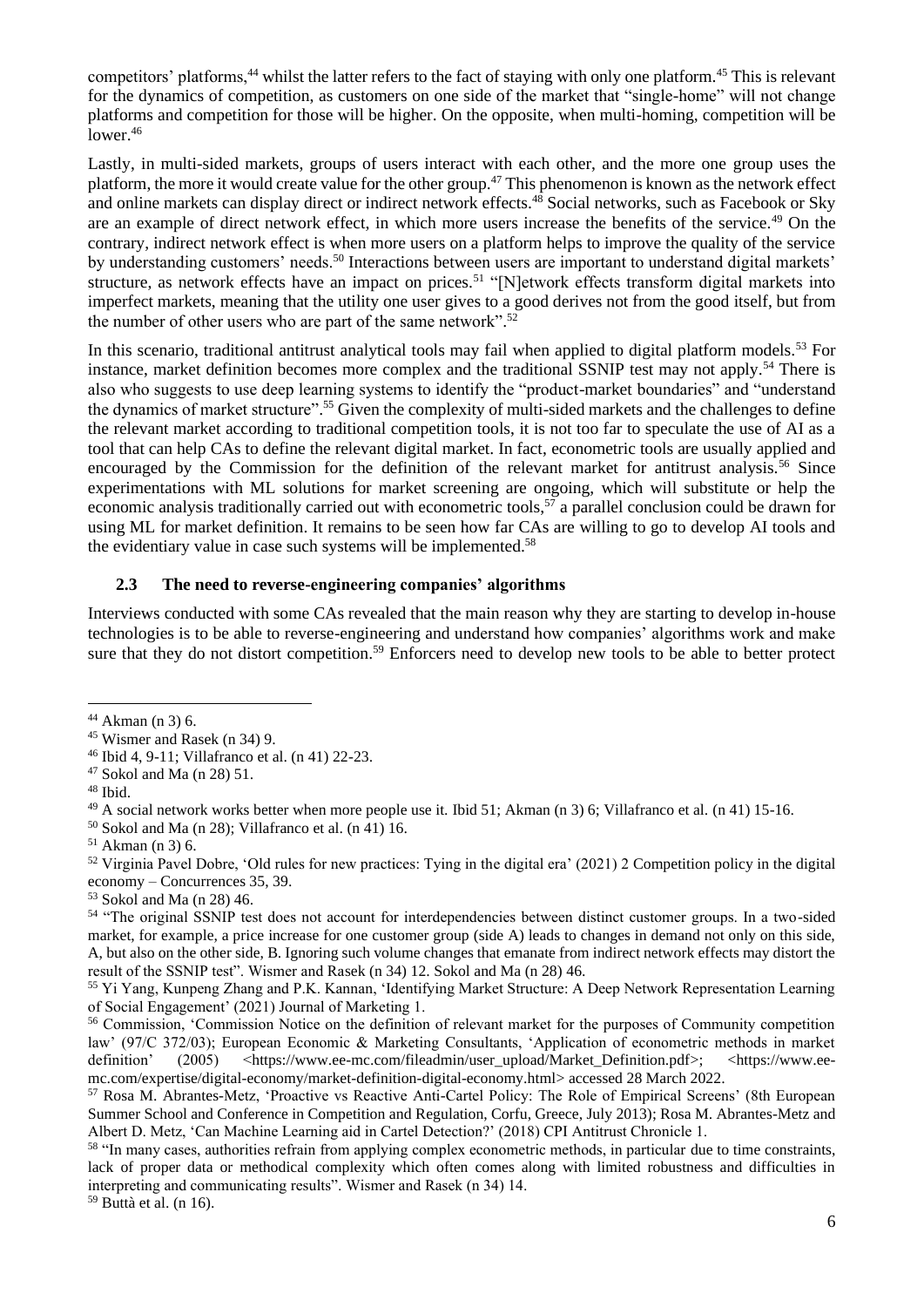consumers and competition from anti-competitive behaviours, especially in the digital world.<sup>60</sup> These tools should put agencies in a better position to understand companies' algorithms, given the fact that "[g]overnments and regulators are at an 'enormous informational disadvantage' relative to technology companies".<sup>61</sup>

This is the idea of "fight[ing] technology with technology" as "[t]hese intelligent devices will be based on the idea of reverse-engineering algorithms in the hand of antitrust enforcers, with the purpose of understanding the decision-making process functions of their counter-actors […] and also for officials to gain inside expertise on how price software works and are implemented by undertakings". <sup>62</sup> In fact, in a digital economy, business strategies are often delegated to algorithms. Among others, price is often "decided" by an AI algorithm.<sup>63</sup> Not only undertakings, but also consumers benefit from technological innovations.<sup>64</sup> However, regulators and scholars have raised awareness on how algorithms can also represent a threat for competition law, by for example discriminating or colluding. 65

Firstly, algorithmic discrimination can occur when different prices are applied to consumers for the same product, without costs being an influencing factor, but only based on their willingness to pay (price discrimination).<sup>66</sup> Preferencing practices involving the use of algorithms are also a case of discrimination, when online platforms favour their own products, as in the *Google Shopping* case;<sup>67</sup> or when they favour products of a company that pays higher commissions by placing its items in a better position than those of its competitors,<sup>68</sup> as in the *Trivago* case.<sup>69</sup>

Secondly, algorithms can infringe competition law by implementing and facilitating more stable cartels and ultimately colluding. For example, the same pricing algorithms could be shared by competitors and programmed to collude and set higher prices<sup>70</sup> (as in the *Topkins* case),<sup>71</sup> or a third party, i.e. a consultancy or an IT company, could provide the same software to all its clients and have an interest in generating collusion when remuneration depends on companies' revenues<sup>72</sup> (as in the *Eturas* case).<sup>73</sup> Another scenario that is heavily discussed is "algorithmic collusion", which could occur when autonomous self-learning algorithms learn that the best strategy to maximise a company's profit is to collude with competitors.<sup>74</sup> This is not yet a real-life scenario, but several experiments have demonstrated the feasibility of this hypothesis.<sup>75</sup> Therefore,

 $60$  Ibid.

<sup>61</sup> Akman (n 3) 16 citing Furman Jason, et al., 'Unlocking Digital Competition: Report of the Digital Competition Expert Panel' (2019).

<sup>62</sup> Niccolò Colombo, 'Virtual Competition: Human Liability Vis-À-Vis Artificial Intelligence's Anticompetitive Behaviours' (2018) 1 CoRe 11.

<sup>63</sup> OECD, 'Algorithms and Collusion: Competition Policy in the Digital Age' (2017).

 $64$  Ibid. 11 ss, the use of algorithms by businesses and governments and how they may create pro-competitive effects.

<sup>65</sup> Ariel Ezrachi and Maurice E. Stucke, 'Artificial Intelligence & Collusion: When Computers Inhibit Competition' (2017) 5 University of Illinois Law Review 1775; OECD (n 63); Bundeskartellamt & Autorité de la concurrence, 'Algorithms and Competition' (2019) Working Paper; Justin Johnson and Daniel D. Sokol, 'Understanding AI Collusion and Compliance' in D. Daniel Sokol and Benjamin van Rooij (eds), *Cambridge Handbook of Compliance* (SSRN 2020); Competition & Markets Authority (n 25); Stefano Azzolina, Manuel Razza, Kevin Sartiano and Emanuel Weitschek, 'Price Discrimination in the Online Airline Market: An Empirical Study' (2021) 16 Journal of Theoretical and Applied Electronic Commerce Research, 2282.

<sup>&</sup>lt;sup>66</sup> Also known as personalised pricing, Competition & Markets Authority (n 25) 10 ss; Bundeskartellamt & Autorité de la concurrence (n 65) 6; Azzolina et al. (n 65).

<sup>67</sup> Commission Case AT.39740 *Google Search (Shopping)*, 27.06.2017 and case T‑612/17 *Google LLC, and Alphabet, Inc. v. European Commission* [2021] EU:T:2021:763. See also Competition & Markets Authority (n 25) 25 ss.

<sup>&</sup>lt;sup>68</sup> This is the case of so-called "ranking algorithms". Competition & Markets Authority (n 25); Bundeskartellamt & Autorité de la concurrence (n 65). See also Buttà et al., (n 16).

 $69$  Competition & Markets Authority (n 25) 23 and "Trivago misled consumers about hotel room rates" 2020, in ACCC [<https://www.accc.gov.au/media-release/trivago-misled-consumers-about-hotel-room-rates>](https://www.accc.gov.au/media-release/trivago-misled-consumers-about-hotel-room-rates) accessed 22 March 2022.  $70$  Ibid; OECD (n 63).

<sup>&</sup>lt;sup>71</sup> OECD (n 63) 28; Johnson and Sokol (n 65); Ezrachi and Stucke (n 65) 1786.

 $72$  This is the so-called "hub-and-spoke" scenario. OECD (n 63) calls this category "parallel algorithms". See also Ezrachi and Stucke (n 65); Johnson and Sokol (n 65); Bundeskartellamt & Autorité de la concurrence (n 65) 31 ss.

<sup>73</sup> Case C-74/14 *'Eturas' UAB et al., v Lietuvos Respublikos konkurencijos taryba* [2016], EU:C:2016:42.

<sup>74</sup> OECD (n 63); Bundeskartellamt & Autorité de la concurrence (n 65); Johnson and Sokol (n 65); Ezrachi and Stucke (n 65) 1795.

<sup>&</sup>lt;sup>75</sup> Bundeskartellamt & Autorité de la concurrence (n 65) 45. See also Ai Deng, 'From the Dark Side to the Bright Side: Exploring Algorithmic Antitrust Compliance' (2019 NERA Economic Consulting and Johns Hopkins University);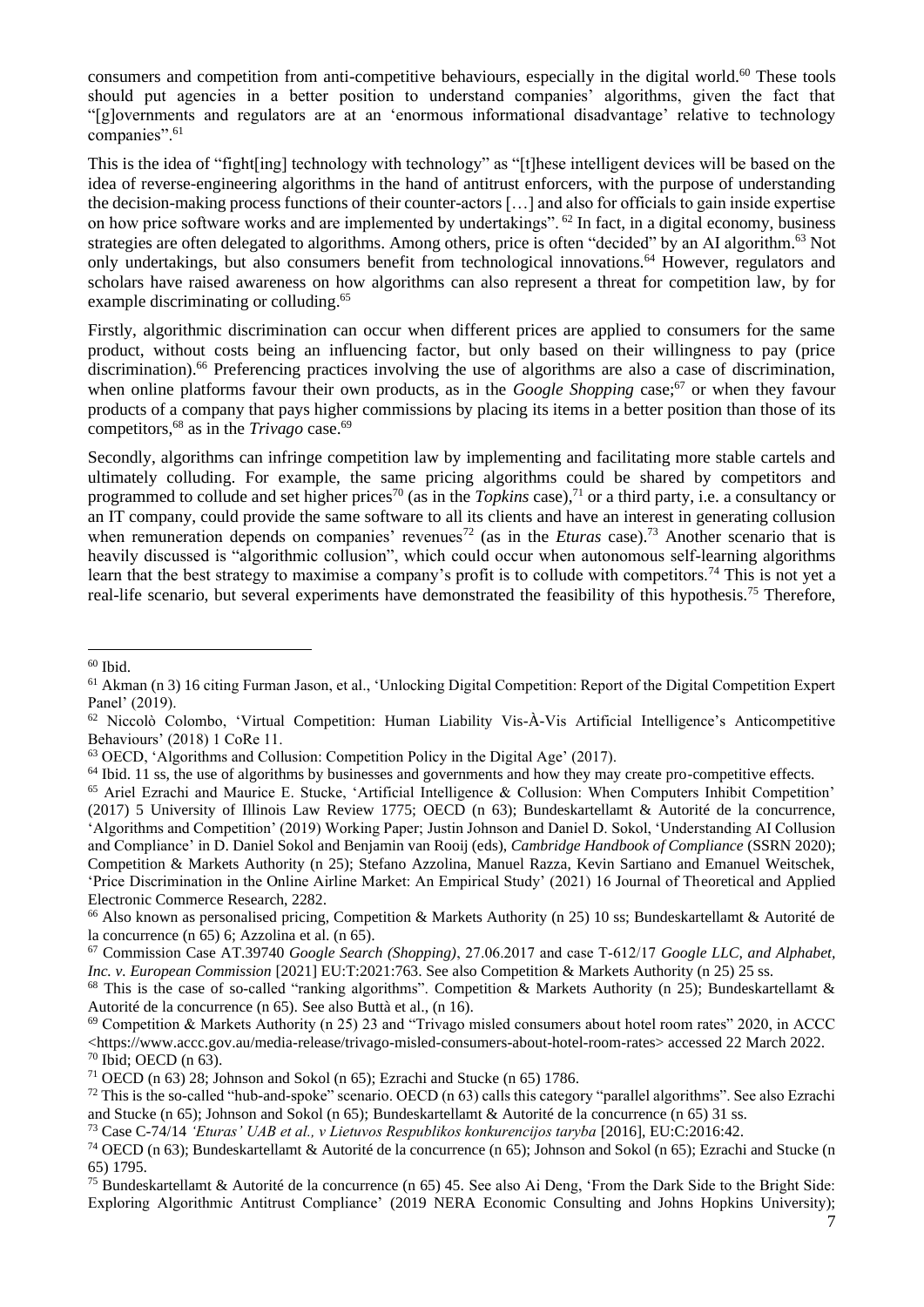enforcers might soon be called to deal with such a situation, and having the right set of tools will help analysing companies' algorithms faster and in a more efficient way. And even if this could be considered a case of tacit collusion, the more companies use AI, the more these practices may become frequent, leading to undesired consequences for competition.<sup>76</sup>

# **2.4 The decline of leniency applications**

Another reason why CAs should invest in AI technologies to boost their *ex officio* investigations is the decline of leniency applications, the enforcement tool on which agencies mostly rely. Leniency programmes have been implemented worldwide since the earlier 90s when the U.S. first adopted its antitrust amnesty programme in 1993.<sup>77</sup> The EU Commission followed with its leniency programme implemented in 1996 and revised in 2002 and 2006.<sup>78</sup>

Under the EU leniency programme, companies participating in a cartel may be granted full immunity from fines eventually imposed if they are the first to come forward and reveal the existence of a cartel, by providing the Commission with sufficient information to start an investigation and meet the requirements of the leniency notice.<sup>79</sup> Subsequent cartelists are also encouraged to apply for leniency and provide evidence of "sufficient added value" as they may be rewarded for their cooperation by granting partial immunity up to 50% from the fines.<sup>80</sup> The aim of this programme is to detect cartels and obtain direct evidence by the participants, and work as a deterrent and "a destabilising instrument for the cartels",<sup>81</sup> as it creates distrust among cartelists who may have to race to be the first to apply and benefit from full immunity.<sup>82</sup>

According to a study, many of the cartels detected by the Commission in the last years come from immunity applicants.<sup>83</sup> The leniency programme is considered the most effective tool the Commission relies on to uncover secret cartels.<sup>84</sup> However, some scholars have questioned this reactive behaviour of the Commission<sup>85</sup> which seems to "over-rely" on its leniency programme as the solely methodology to uncover cartels.<sup>86</sup>

Applying for immunity is not an immediate consequence of a weak cartel, as such a decision implies a complicated risk analysis, where benefits and disadvantages need to be accurately weighted.<sup>87</sup> Among the disadvantages, besides the most obvious one which is the risk of incurring in private damage actions,<sup>88</sup> uncertainties around the concept of cartel is considered a factor able to draws back a potential leniency applicant.<sup>89</sup> For instance, the concept of "secret cartel" becomes blurry in hypothesis of information exchange, price signalling and hub-and-spoke cases<sup>90</sup> without even involving any sophisticated technological means. It is stated that "[l]eniency may therefore be the right option for the classic "smoke-filled room" hardcore cartels".<sup>91</sup> Legal concepts may become even more blurry now in the digital era where new ways of infringing

Thomas Fetzer, Damaris Kosack, Heiko Paulheim and Michael Schlechtinger, 'How algorithms work and play together' (2021) 3 Artificial Intelligence and Competition Law – Concurrences 19.

<sup>76</sup> OECD (n 63) 33 ss. according to which "[a]lgorithms can amplify the so called "oligopoly problem" and make tacit collusion a more frequent market outcome". Ezrachi and Stucke (n 65) 1795 stated that "conscious parallelism is legal. The question is whether such practices, when implemented by smart machines in a predictable digitalized environment, ought to be condemned".

 $77$  OECD, 'Roundtable on ex officio cartel investigations and the use of screens to detect cartels' (2013).

<sup>78</sup> Ibid; Peter T. Dijkstra and Jonathan Frisch, 'Sanctions and Leniency to Individuals, and its Impact on Cartel Discoveries: Evidence from the Netherlands' (2018) 166 De Economist 111 112.

<sup>79</sup> [<https://ec.europa.eu/competition-policy/cartels/leniency\\_en>](https://ec.europa.eu/competition-policy/cartels/leniency_en) accessed 1 March 2022.

 $80$  Ibid.

<sup>81</sup> Joan-Ramon Borrell, Juan Luis Jiménez and José Manuel Ordóñez-de-Haro, 'The Leniency Program: Obstacles on the way to collude' (2015) 3 Journal of Antitrust Enforcement 149.

<sup>82</sup> Ibid; OECD (n 77).

<sup>83</sup> Johan Ysewyn and Siobhan Kahmann, 'The decline and fall of the leniency programme in Europe' (2018) 1 Concurrences 44.

<sup>84</sup> Ibid; Abrantes-Metz 2013 (n 57).

<sup>85</sup> Abrantes-Metz 2013 (n 57).

<sup>86</sup> Ysewyn and Kahmann (n 83) 45.

<sup>87</sup> Ibid.

<sup>88</sup> See for instance International Competition Network, 'Good practices for incentivising leniency applications (Subgroup 1 of the Cartel Working Group, 30 April 2019).

<sup>89</sup> Ysewyn and Kahmann (n 83).

 $90$  Ibid.

<sup>&</sup>lt;sup>91</sup> Ibid 51.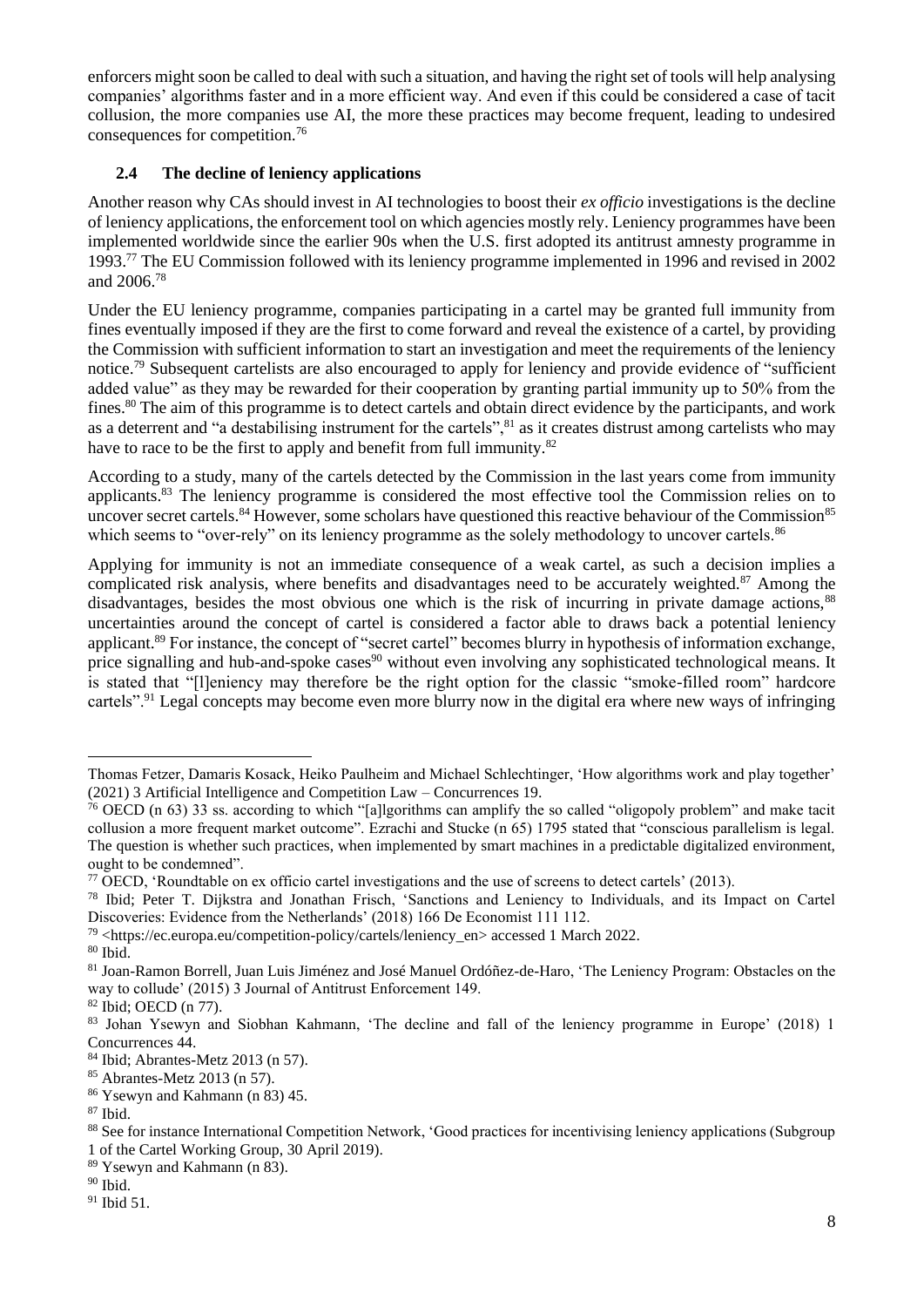competition law are emerging, making collusion easier and far from the traditional "smoke-filled room" cartel agreements.

If companies are not sure whether their conduct can be considered a "secret cartel" they might decide that it is better to let "the regulator [deal] with legal concepts that are in flux and fighting the case".<sup>92</sup> The chances to have a company coming forward with an immunity application is even reduced if they lack knowledge of the way their algorithms make certain decisions. In fact, they might not even be aware of any wrongdoing. This could be a case of tacit collusion or parallel behaviour and therefore not of interest for CAs, but sooner or later, they should start thinking of dealing with such situations as the outcome is still undesirable for competition and consumers' welfare.<sup>93</sup> If leniency applications have decreased by almost 50% in the last years (mostly because of the risk of facing long and expensive private actions, especially against the immunity applicant),  $94$ this instrument will not be much of help with unconventional ways of infringing competition law, such as some of those highlighted in the previous section. Therefore, given the less appeal that leniency programs have due to follow-up damages claims and the potential of being less effective and adapt to the digital market, it is desirable for CAs to develop new and alternative pro-active means to boost their *ex officio* investigations.

# **IV. Conclusion**

Technology plays an important role in shaping market's structure, economic dynamics, the way businesses make decisions and interact with each other, and ultimately the way companies can infringe competition law. CAs have just started to take the first steps into the digital world of AI and ML for competition enforcement, by building in-house digital platforms, digital screening tools and pilot projects to study the functioning of companies' algorithms.

"Fight[ing] technology with technology"<sup>95</sup> could be the most powerful mean to efficiently react and detect digital competition infringements. Competition law needs to be adapted and shaped according to the evolution of economy and enforcement tools need to follow the same trend. By solely relying on reactive tools, such as leniency programs, which have already registered an important decrease, CAs may be unable to detect harmful and insidious anticompetitive practices that involve the use of technology. Without the right set of digital enforcement tools, CAs may in fact risk being left behind and failing to understand companies' algorithms that may infringe competition law, or to understand how market players interact with each other in a way that is relevant for competition analysis. AI could help CAs to enhance efficiency, accuracy and time-saving, avoiding long investigations that may arrive to a positive decision when it is too late and a particular remedy would not be useful anymore.<sup>96</sup>

This paper has highlighted some reasons why CAs have started to developed their own digital investigation tools, according to interviews conducted with some of them, such as the need to reverse-engineer companies' algorithms. Other reasons for investing in new technologies for enforcing competition law have also been considered, such as the need to enhance efficiency, understand the new digital market structure, and the failing of leniency programs. Therefore, it seems reasonable to advocate for a more pro-active role of CAs that should use technology to live up to the new challenges of digital competition law.

<sup>92</sup> Ibid 52.

<sup>&</sup>lt;sup>93</sup> OECD (n 63).

<sup>&</sup>lt;sup>94</sup> Ysewyn and Kahmann (n 83) 45 citing the Global Competition Review's Rating Enforcement Reports 2017, 2016 and 2015.

 $95$  Colombo (n 62).

<sup>96</sup> Sokol and Ma (n 28).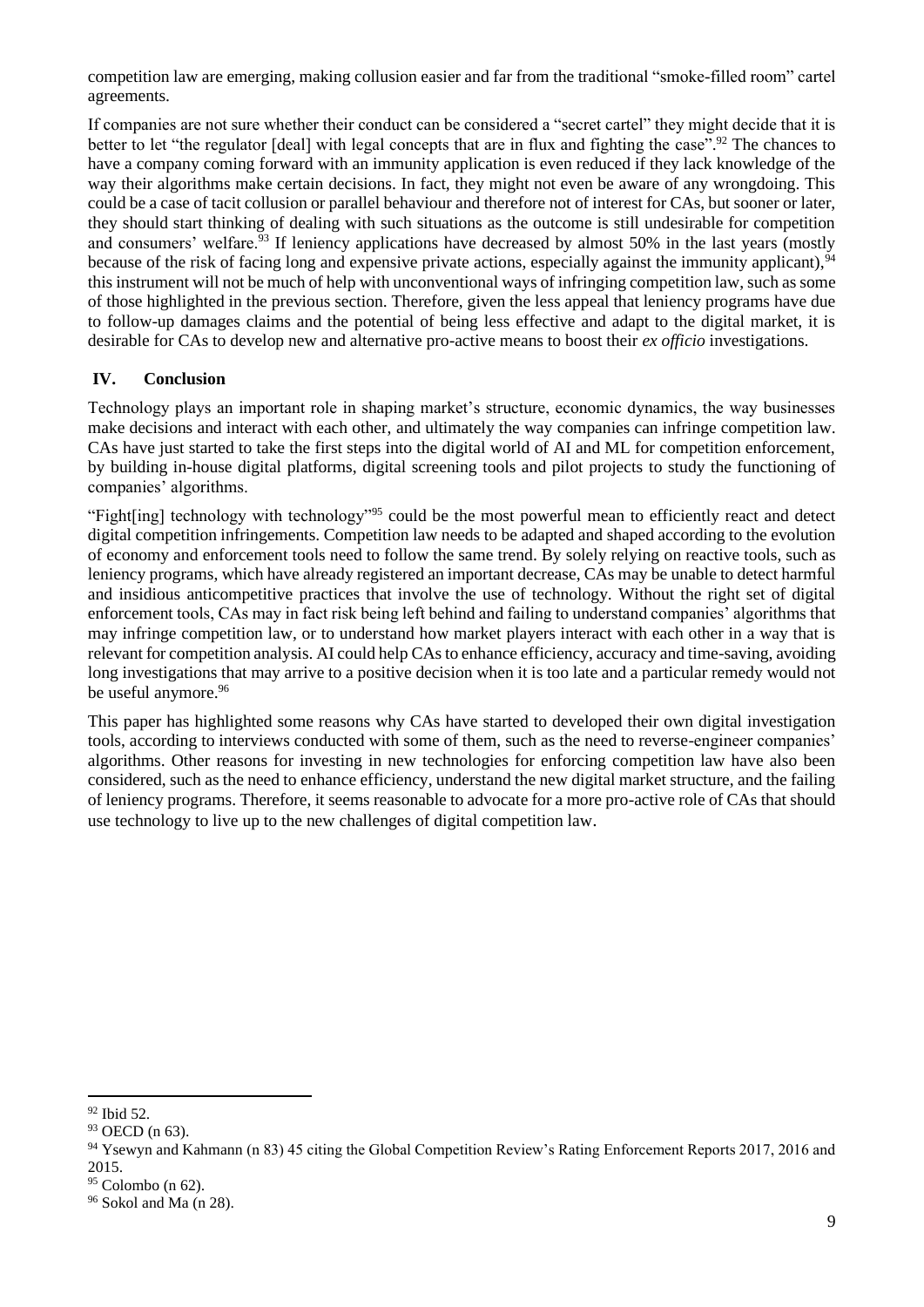#### **References**

#### Table of cases

Case C-74/14 *'Eturas' UAB et al., v Lietuvos Respublikos konkurencijos taryba* [2016], EU:C:2016:42 Case T‑612/17 *Google LLC, and Alphabet, Inc. v. European Commission* [2021] EU:T:2021:763 Case AT.39740 *Google Search (Shopping)*, 27.06.2017

#### Table of Legislation

- Consolidated versions of the Treaty on European Union and the Treaty on the Functioning of the European Union (TFEU) [2016] OJ C202/1
- Commission, 'Commission Notice on the definition of relevant market for the purposes of Community competition law' (97/C 372/03)

#### Secondary sources

- Abrantes-Metz R M, 'Proactive vs Reactive Anti-Cartel Policy: The Role of Empirical Screens' (8th European Summer School and Conference in Competition and Regulation, Corfu, Greece, July 2013)
- Abrantes-Metz R M and Metz A D, 'Can Machine Learning aid in Cartel Detection?' (2018) CPI Antitrust Chronicle 1
- Akman P, 'Competition Policy in a Globalized, Digitalized Economy' (World Economic Forum White paper 2019)
- AlgorithmWatch, 'Automating Society: Taking Stock of Automated Decision-Making in the EU' (2019)
- Azzolina S, Razza M, Sartiano K and Weitschek E, 'Price Discrimination in the Online Airline Market: An Empirical Study' (2021) 16 Journal of Theoretical and Applied Electronic Commerce Research, 2282
- Borrell J-R, Jiménez J L and Ordóñez-de-Haro J M, 'The Leniency Program: Obstacles on the way to collude' (2015) 3 Journal of Antitrust Enforcement 149
- Brand V, 'Corporate Whistleblowing, Smart Regulation and Regtech: The Coming of the Whistlebot?' (2020) 43(3) University of New South Wales Law Journal 1

Bundeskartellamt & Autorité de la concurrence, 'Algorithms and Competition' (2019) Working Paper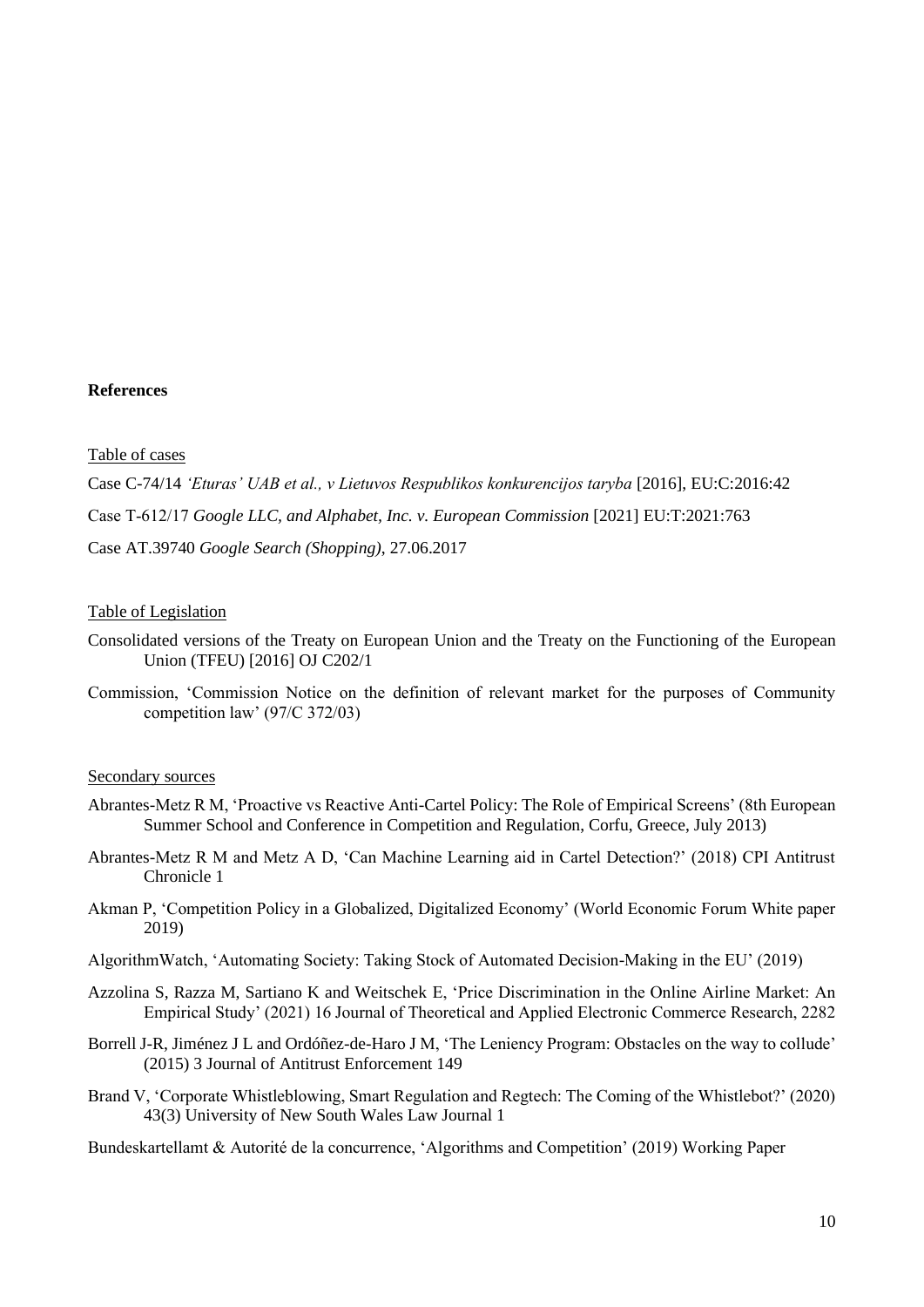- Buttà A, Pezzoli A, Razza M and Weitschek E, 'Inferire il funzionamento degli algoritmi nelle piattaforme di e-commerce con il machine learning – aspetti di tutela della concorrenza e del consumatore' (Ital-IA 2022 – Workshop AI per la Pubblica Amministrazione, February 2022)
- Chimuka G, 'Impact of Artificial Intelligence on Patent Law. Towards a New Analytical Framework [the Multi-Level Model]' (2019) 59 World Patent Information 101926
- Cobbe J, 'Administrative Law and the Machines of Government: Judicial Review of Automated Public-Sector Decision-Making' (2019) 39 Legal Studies 636
- Coglianese C and Lai A, 'Antitrust by Algorithm' (2022) 2 Stanford Journal of Computational Antitrust 1
- Colombo N, 'Virtual Competition: Human Liability Vis-À-Vis Artificial Intelligence's Anticompetitive Behaviours' (2018) 1 CoRe 11
- Competition & Markets Authority, 'Algorithms: How they can reduce competition and harm consumers' (2021)
- Competition Policy International 'CPI Talks…with Cani Fernández' (CPI 27 September 2020) <https://www.competitionpolicyinternational.com/cpi-talks-with-cani-fernandez/>
- Conseil de la Concurrence of Luxembourg, 'Annual report 2020' (2020)
- Deng A, 'From the Dark Side to the Bright Side: Exploring Algorithmic Antitrust Compliance' (2019 NERA Economic Consulting and Johns Hopkins University)
- Dijkstra P T and Frisch J, 'Sanctions and Leniency to Individuals, and its Impact on Cartel Discoveries: Evidence from the Netherlands' (2018) 166 De Economist 111
- Espinoza J, 'EU Struggles to Build Antitrust Case against Amazon' Financial Times (2021) <https://www.ft.com/content/d5bb5ebb-87ef-4968-8ff5-76b3a215eefc>
- Ezrachi A and Stucke M E, 'Artificial Intelligence & Collusion: When Computers Inhibit Competition' (2017) 5 University of Illinois Law Review 1775
- Fetzer T, Kosack D, Paulheim H and Schlechtinger M, 'How algorithms work and play together' (2021) 3 Artificial Intelligence and Competition Law – Concurrences 19
- Fountoukakos K, 'Interview with María Luisa Tierno Centella (CNMC) by Kyriakos Fountoukakos (Herbert Smith Freehills)' (3rd Cartels Workshop: An advanced seminar on substantive and procedural EU developments Workshop I - Substantive Issues, Wednesday 19 January 2022 – Concurrences)
- Hofmann C.H. H, 'An Introduction to Automated Decision-making (ADM) and Cyber-Delegation in the Scope of EU Public Law' (2021) Indigo Working Paper
- International Competition Network, 'Good practices for incentivising leniency applications (Subgroup 1 of the Cartel Working Group, 30 April 2019)
- Johnson J and Sokol D D, 'Understanding AI Collusion and Compliance' in D. Daniel Sokol and Benjamin van Rooij (eds), *Cambridge Handbook of Compliance* (SSRN 2020)
- Katz M. L. and Melamed A. D, 'Competition law as common law: American express and the evolution of antitrust' (2020) 168 University of Pennsylvania Law Review 2061
- Lianos I, 'Computational Competition Law and Economics: Issues, Prospects An Inception Report' (2021) Hellenic Competition Commission
- Mattiuzzo M and Machado H. F, 'Algorithmic Governance in Computational Antitrust—a Brief Outline of Alternatives for Policymakers' (2022) 2 Stanford Journal of Computational Antitrust 23
- OECD, 'Roundtable on ex officio cartel investigations and the use of screens to detect cartels' (2013)
- OECD, 'Algorithms and Collusion: Competition Policy in the Digital Age' (2017)
- Pavel Dobre V, 'Old rules for new practices: Tying in the digital era' (2021) 2 Competition policy in the digital economy – Concurrences 35